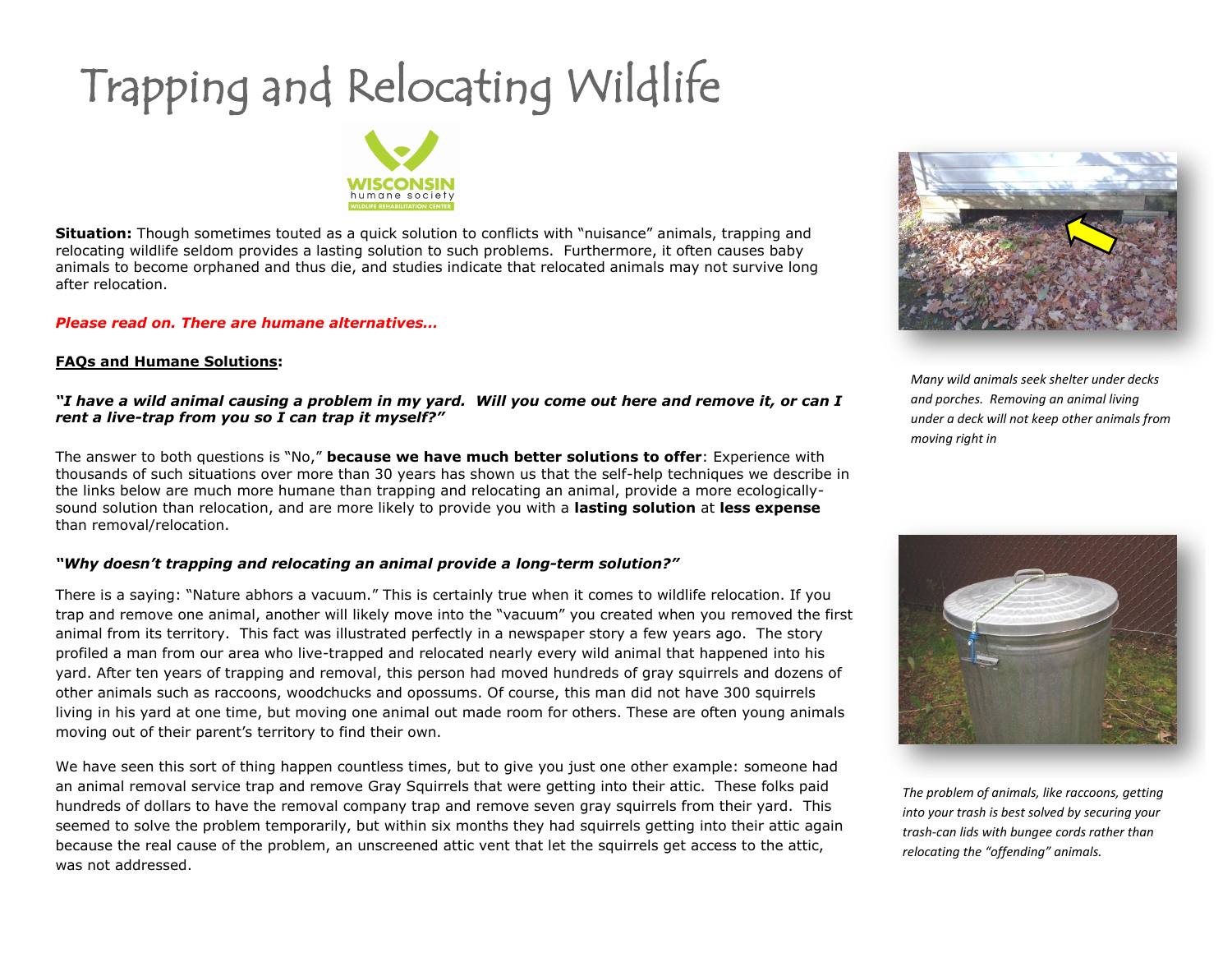#### *"Why would trapping and removing animals cause babies to become orphaned?"*

The usual scenario is that someone traps and removes a wild animal from their property for one reason or another, and then the next day or even days later, hears the weak, hungry cries of the babies that were left behind in the mother's hidden den. These babies will not survive without their mother's care.

Using the humane nuisance-resolution techniques we illustrate in the links at the end of this article rarely causes a mother to abandon her babies and gives her time to safely relocate her young.

#### *"Why would trapped animals have a hard time thriving after they are relocated?"*

A relocated animal does not know where food, water and shelter are located, and is not aware of dangers such as predators in this new area. It also has to compete with others of its kind to establish a new territory of its own. Animals such as squirrels that cache food for the winter will almost certainly die if they are trapped and relocated during the winter.

A key factor in the post-release survival of relocated animals is the quality of the habitat at the release site. One review of several relocation studies concluded that relocations to "poor-quality habitats" can result in survival rates averaging only 38%. *"Translocations made by well-meaning, but poorly-informed and untrained private citizens, are unlikely to give adequate consideration to habitat and other factors." (Translocation as a*  species conservation tool: status and strategy. B. Griffith, J.M. Scott, J.W. Carpenter, and C. Reed. 1989. *Science 245: 477-480).*

In one study of urban and suburban Gray Squirrels that were trapped and relocated to a forest, 97% of the squirrels were dead or had disappeared from the release area within 88 days. *(Movement and mortality of translocated urban-suburban grey squirrels. L.W. Adams, J. Hadidian, and V. Flyger, in Animal Welfare 2004, 13: 45-50).*

In one study of relocated raccoons, the authors determined that there was a 50% mortality rate at three months post-release. They further concluded that mortality may have been as high as 75% after one year. *(Relocation of city raccoons. R.C. Rosatte and C.D. MacInnes. 1989. Proceedings of the Great Plains Wildlife Damage Conference 9: 87-92).*

#### *"So what else can I do besides trapping and removal to solve my wildlife problem?"*

We have a wealth of resources on our web site. Our resources focus on identifying root problems (what, specifically, is the problem, and why is the animal doing what it is doing?) and offer humane, cost-effective, sustainable, and biologically-sound methods for resolving conflicts with urban-suburban wildlife.



*Helpless baby animals, like these tiny raccoons, are often orphaned when their mother is trapped and relocated*



*To survive the winter, Gray Squirrels depend on food they have stored or hidden the previous autumn. Relocating a Gray Squirrel during the winter is a death-sentence for the squirrel.*